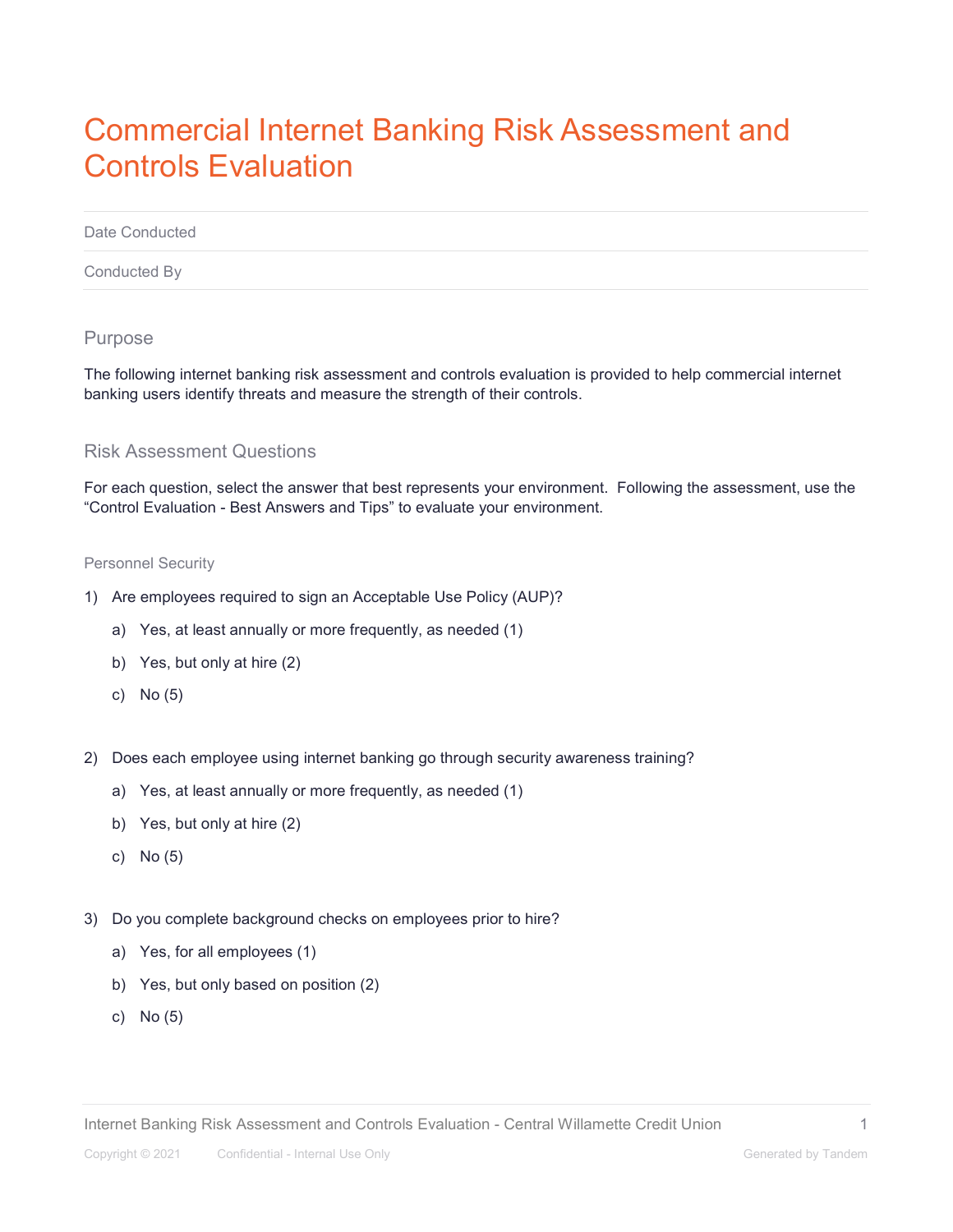System Security

- 4) Is a dedicated system used for internet banking activities?
	- a) Yes, the system is dedicated to only internet banking activities (1)
	- b) No, the system is used for other business purposes (5)
- 5) Do systems have up-to-date antivirus software?
	- a) Yes, all systems (1)
	- b) Yes, but only critical systems (3)
	- c) No (5)
- 6) Is there a process in place to ensure software updates and patches are applied (e.g., Microsoft, web browser, Adobe products, etc.)?
	- a) Yes, a formal process where updates are applied on a regular basis(1)
	- b) Yes, but only as needed (3)
	- c) No (5)
- 7) Do users run as local administrators on their computer systems?
	- a) No (1)
	- b) Yes, but only those who require it (3)
	- c) Yes (5)
- 8) Does a firewall protect the network?
	- a) Yes (1)
	- b) No (15)
- 9) Do you have an Intrusion Detection/Prevention System (IDS/IPS) in place to monitor and protect the network?
	- a) Yes (1)
	- b) No (3)
- 10) Is internet content filtering being used?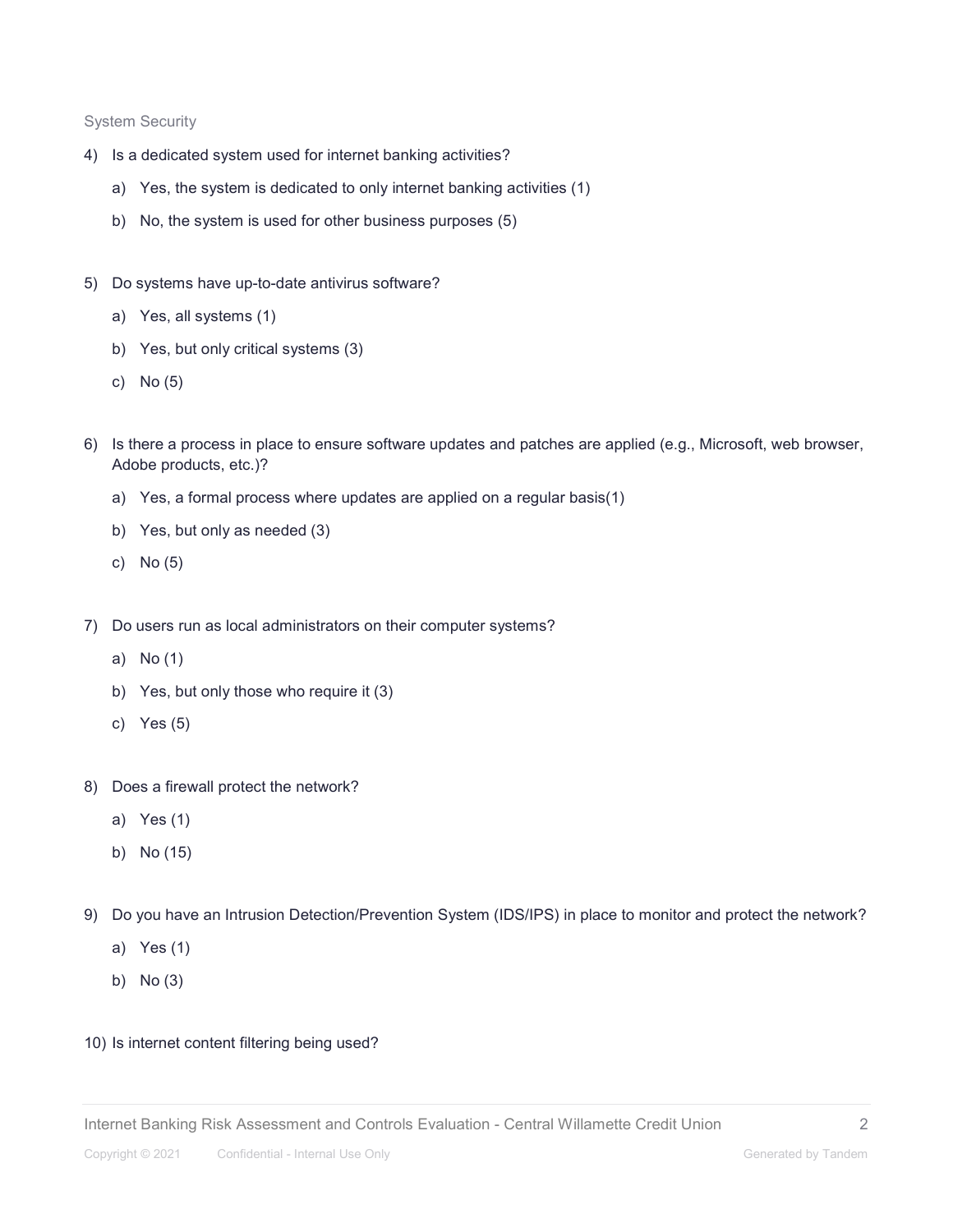- a) Yes, internet traffic on the system used for "high risk" internet banking activities is restricted to approved sites, needed for business functions (1)
- b) Yes, we have internet content filtering (2)
- c) No (5)
- 11) Is email filtering being used?
	- a) Yes (1)
	- b) No (5)
- 12) Are users of the internet banking system trained to manually lock their workstations when they leave them?
	- a) Yes, and the systems are set to timeout after a period of inactivity (1)
	- b) Yes, but timeout is not enabled (2)
	- c) No (5)
- 13) Is wireless technology used on the network with the internet banking system?
	- a) No (1)
	- b) Yes, but wireless traffic uses industry-approved encryption (1)
	- c) Yes, but wireless uses weak encryption (2)
	- d) Yes, and wireless traffic is not encrypted (15)

#### Physical Security

- 14) Are critical systems (including systems used to access internet banking) located in a secure area?
	- a) Yes, behind a locked door (1)
	- b) Yes, in a restricted area (2)
	- c) No, in a public area (5)
- 15) How are passwords protected?
	- a) Passwords are securely stored (1)
	- b) Passwords are not securely stored (e.g., written on paper or sticky notes) (15)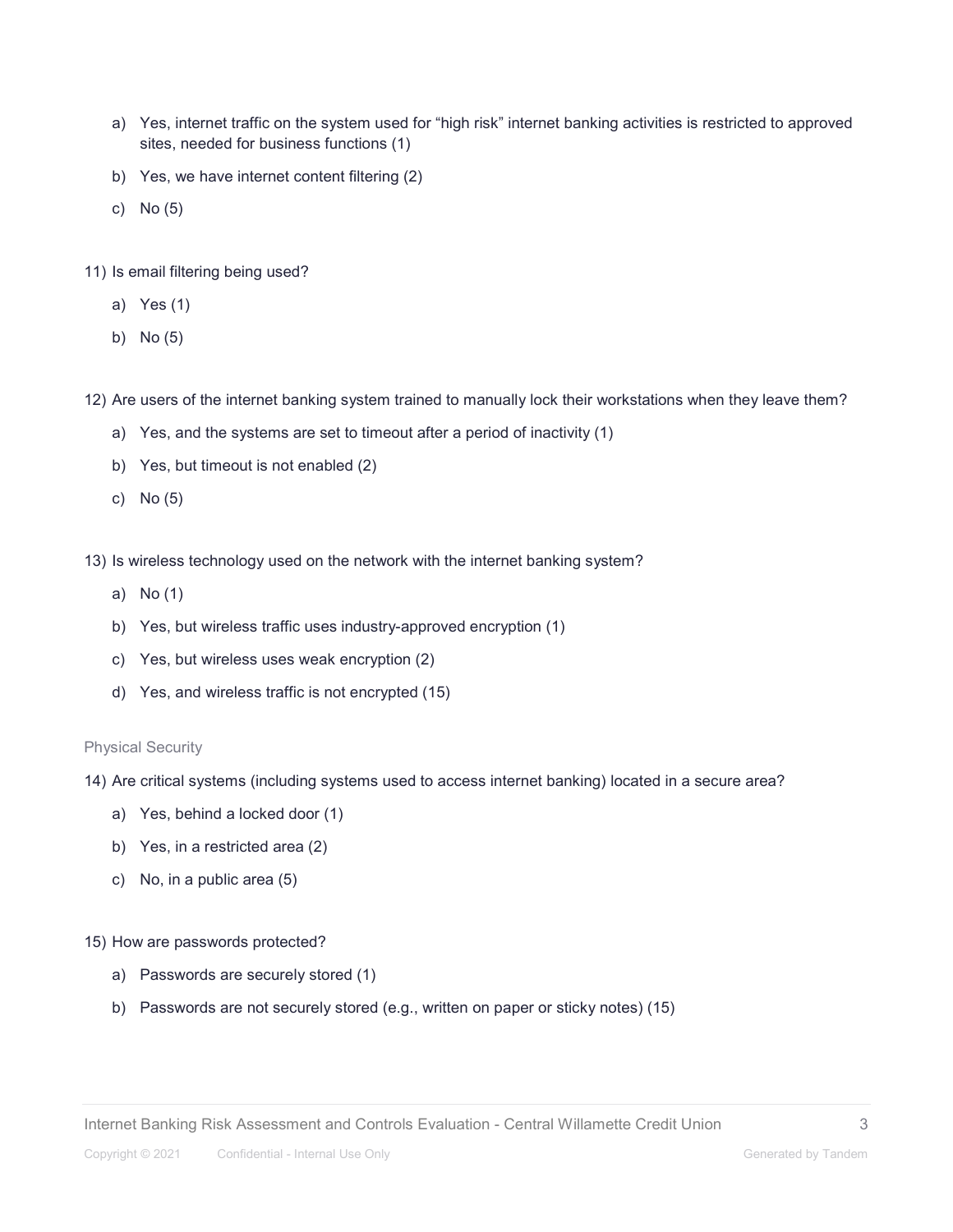#### Previous Experience

- 16) Have you experienced fraud through internet banking in the past?
	- a) No (1)
	- b) Yes, attempted fraud, but it was detected and stopped (3)
	- c) Yes (5)
- 17) Has malware been discovered on systems used for internet banking activities in the past?
	- a) No (1)
	- b) Yes (5)

## Risk Rating

Once you have completed the questionnaire, total the answers selected to calculate a summary risk rating of your environment. Note: This risk rating is designed to give a general idea of your risk posture based only on the answers in this questionnaire. Additional factors could either increase or decrease the risk.

| <b>Overall Risk Rating</b> |         |
|----------------------------|---------|
| $0 - 20$                   | Low     |
| $21 - 30$                  | Medium  |
| $31 - 40$                  | High    |
| Over 40                    | Extreme |

# Control Evaluation – Best Answers and Tips

Below are the results from the risk assessment. Review your answers and the tips to help you protect your systems and information.

1. The best answer is "a) Yes, at least annually or more frequent as needed." An Acceptable Use Policy (AUP) details the permitted user activities and consequences of noncompliance. Examples of elements included in an AUP are: Purpose and scope of network activity; devices that can be used to access the network, bans on attempting to break into accounts, crack passwords, circumvent controls or disrupt services; expected user behavior; and consequences of noncompliance.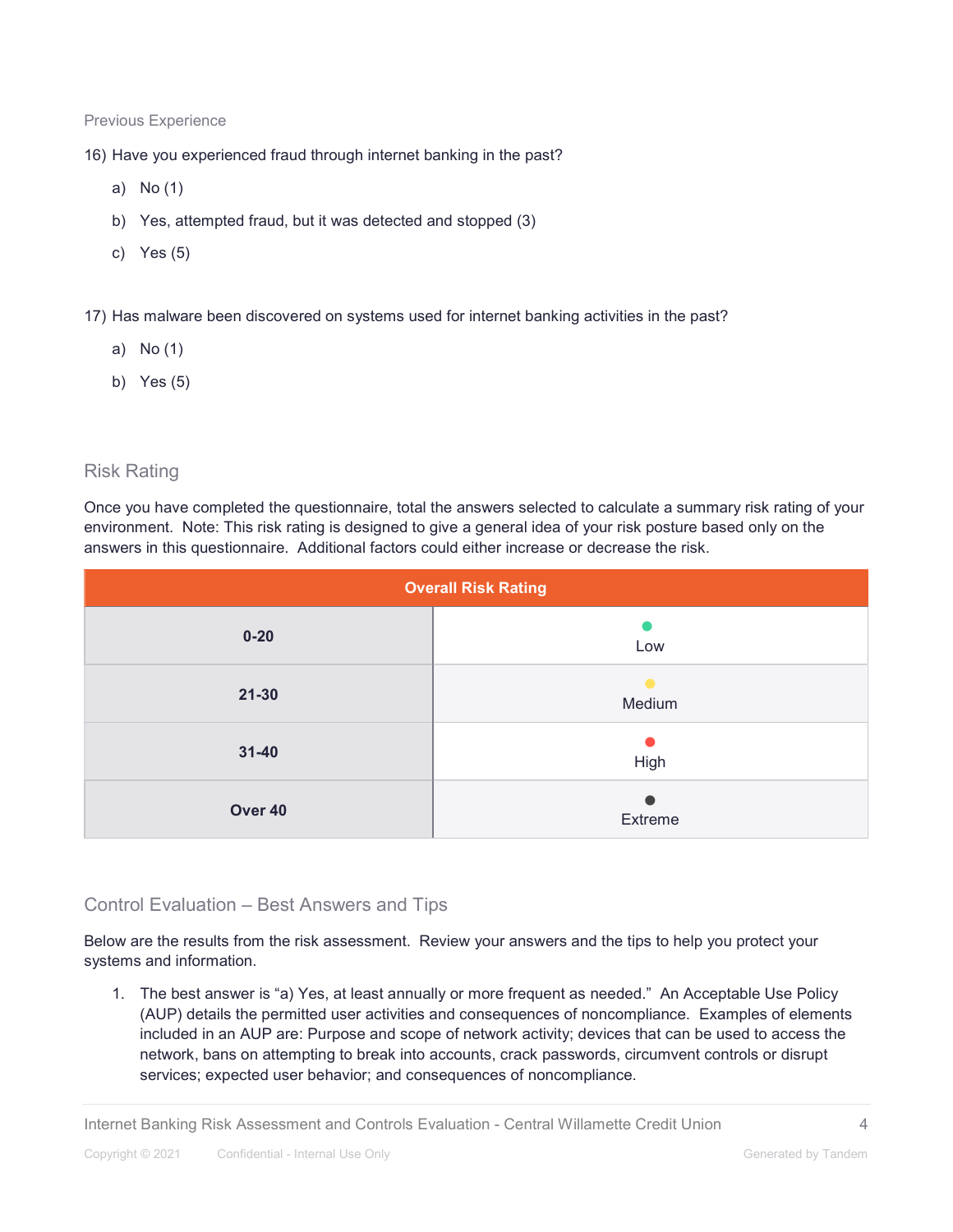- 2. The best answer is "a) Yes, at least annually or more frequently as needed." Security Awareness Training (SAT) for internet banking users should include, at a minimum, a review of the acceptable use policy, desktop security, log-on requirements, password administration guidelines, social engineering tactics, etc.
- 3. The best answer is "a) Yes, for all employees." Companies should have a process to verify job application information on all new employees. The sensitivity of a particular position or job function may warrant additional background and credit checks. After employment, companies should remain alert to changes in employees' circumstances that could increase incentives for abuse or fraud.
- 4. The best answer is "a) Yes, the system is dedicated to only internet banking activities." It is best to have a dedicated system for high-risk internet banking activities.
- 5. The best answer is "a) Yes, all systems." Companies should maintain active and up-to-date antivirus protection provided by a reputable vendor. Schedule regular scans of your computer in addition to realtime scanning.
- 6. The best answer is "a) Yes, a formal process where updates are applied at least monthly." Update your software frequently to ensure you have the latest security patches. This includes a computer's operating system and other installed software (e.g., web browsers, Adobe products, Microsoft Office, etc.). It is best to automate software updates when the software supports it.
- 7. The best answer is "a) No." Limit local administrator privilege on computer systems where possible.
- 8. The best answer is "a) Yes." Use firewalls on your local network to add another layer of protection for all devices that connect through the firewall (e.g., workstations, smart-phones, tablets, etc.).
- 9. The best answer is "a) Yes." Intrusion Detection/Prevention Systems (IDS/IPS) are used to monitor network/internet traffic and report or respond to potential attacks.
- 10. The best answer is "a) Yes, internet traffic on the system used for "high risk" internet banking activities is restricted to only those sites specifically needed for business functions." Filter web traffic to restrict potentially harmful or unwanted internet sites from being accessed by computer systems. For "high risk" systems, it is best to limit internet sites to only business sites that are required.
- 11. The best answer is "a) Yes." Implementing email filtering will help eliminate potentially harmful or unwanted emails from being delivered to end users' inboxes.
- 12. The best answer is "a) Yes, and the systems are set to timeout after a period of inactivity." Systems should be locked (requiring a password to reconnect) when users walk away from their desks to prevent unauthorized access to the system.
- 13. The best answers are either "a) No" or "b) Yes, but wireless traffic uses industry approved encryption." Wireless networks are considered public networks because they use radio waves to communicate. Radio waves are not confined to specific areas and are easily intercepted by unauthorized individuals. Therefore, if wireless is used, security controls such as encryption, authentication, and segregation are necessary to ensure confidentiality and integrity.
- 14. The best answer is "a) Yes, behind a locked door." Physically secure critical systems to only allow access to approved employees.
- 15. The best answer is "a) Passwords are securely stored." Passwords should never be exposed to unauthorized individuals.

Internet Banking Risk Assessment and Controls Evaluation - Central Willamette Credit Union 5